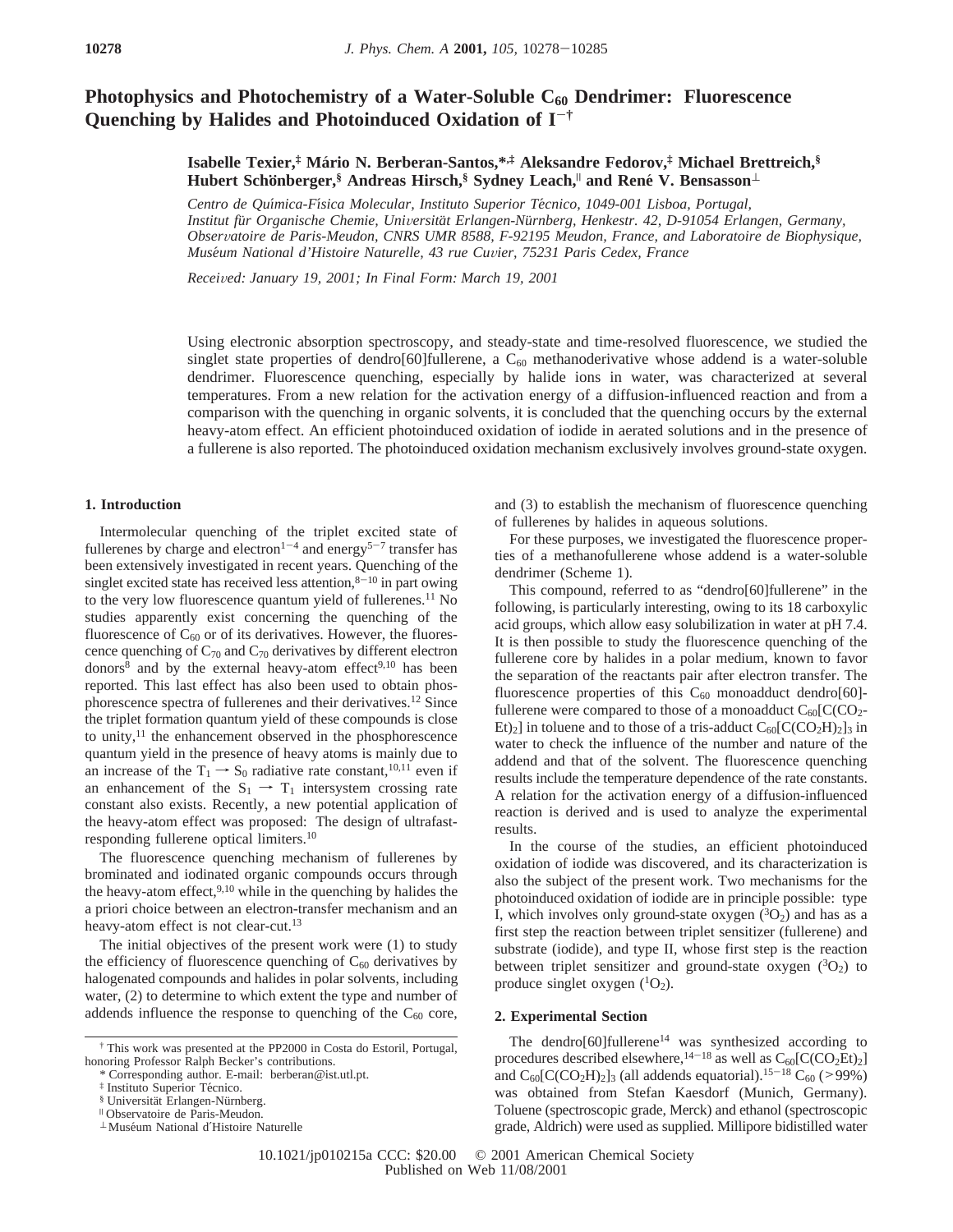**SCHEME 1: Dendro[60]fullerene Structure**



or deuterated water (Aldrich, 99%), the pH of which were adjusted to 7.4, were used for the experiments performed in aqueous solvents. The usual dendro[60]fullerene concentration was  $4-6 \times 10^{-5}$  mol L<sup>-1</sup>, and the solutions were aerated ([O<sub>2</sub>]  $=$  3  $\times$  10<sup>-4</sup> mol L<sup>-1</sup>), unless specified otherwise. Cyclohexyl iodide (Aldrich, 98%), bromobenzene (Riedel de Haën, 98%), sodium iodide (Aldrich, 99.999%), cesium iodide (Aldrich, 99.9%), potassium bromide (Riedel, spectroscopic purity), and cesium chloride (Aldrich, >99.999%) were used as supplied.

Absorption spectra were recorded on a Shimadzu 3101PC UV-vis-NIR spectrophotometer and fluorescence spectra on a Spex Fluorolog 112 or a SLM 8000C spectrofluorimeter. The fluorescence quantum yields were determined from corrected spectra, using C<sub>60</sub> in toluene as a standard<sup>11b</sup> ( $\Phi = 3.2 \times 10^{-4}$ ). For the quenching experiments, the excitation wavelength was usually 480 nm, and instrumental bandwidths were 18 nm on the excitation and 4.5 nm on the emission. Temperature control was within  $\pm 0.5$  °C. The 150 W xenon lamp of the Spex Fluorolog 112 spectrofluorimeter was also used for the irradiation experiments described in section 3.3. In the configuration used (instrumental excitation bandwidths of 18 nm, fluorescence cell of 5 mm width, and 5 mm optical path length), the incident photon flux on the fluorescence cell, measured with a calibrated photodiode, was  $2.00 \times 10^{-7}$  einstein min<sup>-1</sup> at 490 nm. This flux was very stable after the lamp had been switched on for more than 30 min.

Time-resolved picosecond fluorescence measurements were performed using the single-photon timing method with laser excitation. The setup consisted of a mode-locked Coherent Innova 400-10 argon-ion laser that synchronously pumped a cavity dumped Coherent 701-2 dye (Rhodamine 6G) laser, delivering  $3-4$  ps pulses (with ca. 40 nJ/pulse) at a frequency of 3.4 MHz. Intensity decay measurements were made by an alternate collection of impulse and decay, with the emission polarizer set at the magic angle position. Impulse was recorded slightly away from the excitation wavelength with a scattering suspension. For the decays, a cutoff filter was used, effectively removing all excitation light. The emission signal passed through a depolarizer, a Jobin-Yvon HR320 monochromator with a grating of 100 lines/nm, and was recorded on a Hammamatsu 2809U-01 microchannel plate photomultiplier as a detector. A time scale of 2.75 ps/channel was used. The instrument response function had an effective fwhm of 35 ps. Usually no less than 5000 counts were accumulated at the maximum channel.

## **3. Results**

**3.1. Absorption and Fluorescence of the Dendro[60]** fullerene. The visible absorption spectrum of the dendro[60]fullerene in water is displayed in Figure 1. An identical spectrum is observed in ethanol.



**Figure 1.** Absorption spectrum (full line) and emission spectrum (dashed line) of the dendro[60]fullerene in water.

Absorption maxima occur at 689 nm (weak band,  $\epsilon = 230$  L mol<sup>-1</sup> cm<sup>-1</sup>), 470 nm (broad band,  $\epsilon = 2460$  L mol<sup>-1</sup> cm<sup>-1</sup>), 426 nm (sharp peak,  $\epsilon = 3850$  L mol<sup>-1</sup> cm<sup>-1</sup>), 325 nm ( $\epsilon =$ 40 900 L mol<sup>-1</sup> cm<sup>-1</sup>), and 257 nm ( $\epsilon = 114\,000$  L mol<sup>-1</sup> cm-1). The absorption onset occurs at ca. 720 nm. The recorded absorption spectrum is similar to those reported for other  $C_{60}$ monoderivatives:<sup>11b,19-26</sup> It is broader and extends to longer wavelengths than that of  $C_{60}$  and shows the same characteristic sharp peak at  $\sim$ 430 nm, absent in C<sub>60</sub>.<sup>20</sup> The determined molar absorption coefficients are in good agreement with reported values.<sup>12b,19-26</sup> Like other  $C_{60}$  monoderivatives, the dendro[60]fullerene is a stronger absorber in the visible region than that in  $C_{60}$ , as a result of symmetry reduction.<sup>11b,19-26</sup>

The fluorescence spectrum of the dendro[60]fullerene in water is also shown in Figure 1. As for the absorption spectrum, no difference is observed between water and ethanol. The fluorescence spectrum peaks at 702 nm and is narrower than that of  $C_{60}$ , with a second and weaker vibronic band at longer wavelengths. A blue shift of the maximum upon cooling was observed. The 702 nm peak is a mirror image of the  $0-0$ absorption band at 689 nm, as shown in Figure 1.

The determined fluorescence quantum yield,  $\Phi = (4.0 \pm 0.4)$  $\times 10^{-4}$ , and fluorescence lifetime,  $\tau = 1.45 \pm 0.1$  ns, are only slightly higher than those of C<sub>60</sub> ( $\Phi = 3.2 \times 10^{-4}$ ,  $\tau = 1.1$ ns<sup>11b</sup>). The fluorescence quantum yield, in particular, remains low, while for some  $C_{60}$  pyrrolidine derivatives, the fluorescence quantum yield is reported to attain  $2 \times 10^{-2}$ .<sup>23,24</sup> This difference in behavior is attributed to a strong charge-transfer electronic interaction of the  $C_{60}$  core with the addend in these compounds, affecting many of their properties, including acidity. This kind of addend-core interaction is negligible in the derivatives studied here. The experimental radiative rate constant (2.3-  $2.7 \times 10^5$  s<sup>-1</sup>) obtained for the dendro[60]fullerene is in good agreement with the calculated value,  $2.5-2.7 \times 10^5$  s<sup>-1</sup>, using the Strickler-Berg equation,<sup>27</sup> and it is similar to that of  $C_{60}$  $(2.9 \times 10^5 \text{ s}^{-1})$ . The small increase of the fluorescence lifetime of the dendro[60]fullerene in comparison to that of  $C_{60}$  is thus mainly due to a decrease in the radiationless rate constant.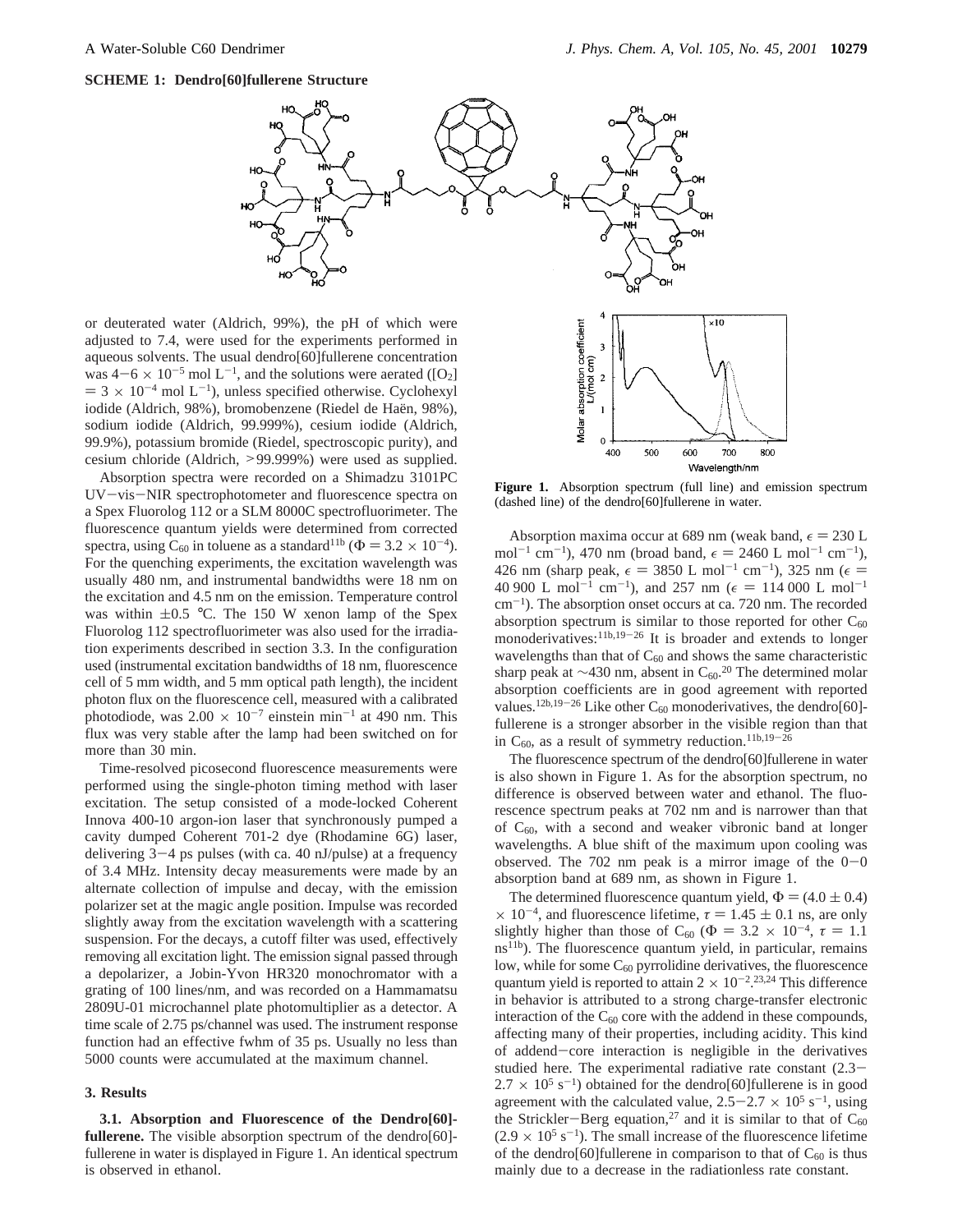**TABLE 1: Stern**-**Volmer and Quenching Bimolecular Rate Constants Obtained for the Dendro[60]fullerene and Other C60 Methanoderivatives at Room Temperature (295 K)**

| $C_{60}$ derivative                                        | solvent            | quencher            | $K_{SV}$ (L mol <sup>-1</sup> ) | $k_0$ (L mol <sup>-1</sup> s <sup>-1</sup> ) | $k_0$ dependence with T |
|------------------------------------------------------------|--------------------|---------------------|---------------------------------|----------------------------------------------|-------------------------|
| $C_{60}$ [C(CO2Et) <sub>2</sub> ]                          | toluene            | <b>bromobenzene</b> | $0.27 \pm 0.05$                 | $(1.9 \pm 0.4) \times 10^8$                  | no                      |
| dendro[60]fullerene                                        | ethanol            | bromobenzene        | $0.22 \pm 0.05$                 | $(1.5 \pm 0.4) \times 10^8$                  | no                      |
| dendro[60]fullerene                                        | ethanol            | cyclohexyliodide    | $4.7 \pm 0.5$                   | $(3.3 \pm 0.3) \times 10^9$                  | —                       |
| dendro[60]fullerene                                        | water $\alpha$     | CsI                 | $2.5 \pm 0.2$                   | $(1.7 \pm 0.2) \times 10^9$                  | yes                     |
| dendro[60]fullerene                                        | water <sup>a</sup> | NaI                 | $2.5 \pm 0.2$                   | $(1.7 \pm 0.2) \times 10^9$                  |                         |
| dendro[60]fullerene                                        | water <sup>a</sup> | <b>KBr</b>          | $0.35 \pm 0.1$                  | $(2.4 \pm 0.7) \times 10^8$                  |                         |
| dendro[60]fullerene                                        | water $\alpha$     | CsCl                |                                 |                                              |                         |
| $C_{60}$ [C(CO <sub>2</sub> H) <sub>2</sub> ] <sub>3</sub> | water $\alpha$     | CsI                 | $4 \pm 1$                       | $(1.6 \pm 0.5) \times 10^9$                  |                         |
| $C_{60}$ [C(CO <sub>2</sub> H) <sub>2</sub> ] <sub>3</sub> | water $\alpha$     | NaI                 | $5 + 1$                         | $(2.0 \pm 0.5) \times 10^9$                  |                         |

*<sup>a</sup>* pH 7.4.



Figure 2. Stern-Volmer plots for the quenching by cesium iodide of the fluorescence quantum yield (triangles) and the fluorescence lifetime (circles) of the dendro[60]fullerene in water. Insert: Fluorescence spectra of the dendro[60]fullerene in the presence of increasing concentrations of CsI.

**3.2. Fluorescence Quenching.** The fluorescence spectrum of the dendro[60]fullerene in water, in the presence of an increasing concentration of CsI, is displayed in the insert of Figure 2.

The fluorescence is efficiently quenched, as shown by the Stern-Volmer plots also presented in Figure 2, obtained from measurements of both the fluorescence quantum yield and the fluorescence lifetime as a function of quencher concentration. The Stern-Volmer constants derived from the steady-state and time-resolved measurements are identical within experimental error. The Stern-Volmer constants  $K_{SV}$  and the bimolecular fluorescence quenching rate constants  $k_q$  for several quenchers in water and in ethanol at room temperature are collected in Table 1.

Quenching values determined for two other C<sub>60</sub> methano<br>derivatives, C<sub>60</sub> [C(CO<sub>2</sub>Et)<sub>2</sub>] in toluene ( $\tau = 1.45 \text{ ns}^{25,26}$ ) and derivatives,  $C_{60}[C(CO_2Et)_2]$  in toluene ( $\tau = 1.45 \text{ ns}^{25,26}$ ) and  $C_{60}[C(CO_2Et)_2]$  in water ( $\tau = 2.45 \text{ ns}^{25,26}$ ) are also  $C_{60}$ [C(CO<sub>2</sub>H)<sub>2</sub>]<sub>3</sub> (eee) in water ( $\tau = 2.45$  ns<sup>25,26</sup>) are also reported for comparison. The important uncertainties associated reported for comparison. The important uncertainties associated with these values, especially in the case of  $C_{60}[C(CO<sub>2</sub>H)<sub>2</sub>]$ <sub>3</sub>, are due to the very weak fluorescence signals.

From the results displayed in Table 1, it can be noticed that for a given quencher, the quenching rate constants  $k_q$  are very similar for all the studied  $C_{60}$  derivatives. The functionalization pattern and the nature of the addends are therefore of secondary importance. From the Stokes-Einstein and Debye equations, the diffusion-limited quenching rate constants in water are estimated to be  $7 \times 10^9$  L mol<sup>-1</sup> s<sup>-1</sup> for a neutral fullerene, 4  $\times$  10<sup>9</sup> L mol<sup>-1</sup> s<sup>-1</sup> for a fullerene bearing a single negative charge,  $2 \times 10^9$  L mol<sup>-1</sup> s<sup>-1</sup> for a fullerene bearing two negative charges, and  $1 \times 10^9$  L mol<sup>-1</sup> s<sup>-1</sup> for a fullerene bearing three negative charges, using a fullerene radius of 5.0  $\AA^{28}$  and a radius of 2.2 Å for the  $I^-$  ion.<sup>29</sup> It is difficult to evaluate the effective



**Figure 3.** Influence of the temperature on the bimolecular rate constant of quenching of the dendro[60]fullerene by cesium iodide in water.

negative charge of the fullerene derivatives in water, especially that of the dendro[60]derivative. Even if the 18 carboxylic groups are deprotonated at pH 7.4, the effective negative charge for the  $C_{60}$  core should be low, since the long chains of the addend make it very diffuse. In ethanol, the estimated diffusionlimited quenching rate constant is  $6 \times 10^9$  L mol<sup>-1</sup> s<sup>-1</sup>. From the above calculations, it can be concluded that the observed bimolecular quenching rate constants obtained for the fullerenes in the presence of the most effective quenchers, iodide and iodine compounds, are close to but slightly lower than the limiting values for ideal spherical particles reacting at contact under diffusion control.

The data concerning the halide salts in water (Table 1) show that the quenching is mainly due to the halide anion, since no difference in the constants is observed between sodium and cesium iodide, in the cases of both the dendro[60]fullerene and  $C_{60}$ [C(CO<sub>2</sub>H)<sub>2</sub>]<sub>3</sub> and that no quenching of the dendro[60]fullerene occurs in the presence of cesium chloride.

The temperature dependence of the bimolecular rate constant was studied for some quenchers. For cesium iodide, a significant increase of quenching with temperature occurs. The corresponding Arrhenius plot is shown in Figure 3 for the dendro[60] fullerene. The calculated activation energy is  $12 \pm 2$  kJ mol<sup>-1</sup>.

For the weaker quencher, bromobenzene, no temperature effect was observed either for the dendro[60]fullerene in ethanol or for  $C_{60}[C(CO_2Et)_2]$  in toluene.

**3.3. Products Formed under Irradiation in the Presence of Iodide in Aerated Aqueous Solution.** During the fluorescence quenching studies, the formation of a colored product was observed under certain conditions when iodine salts (Na and Cs) were used. In the absence of oxygen (sealed cell under vacuum), careful analysis of the fluorescence and absorption spectra did not show any modification, even for long irradiation times. However, in the presence of oxygen (aerated solution), a progressive yellowing of the solution, accompanied by the appearance of an absorption band at 353 nm, occurs in a matter of minutes upon continuous irradiation with the fluorimeter excitation beam. This observation was not reported in previous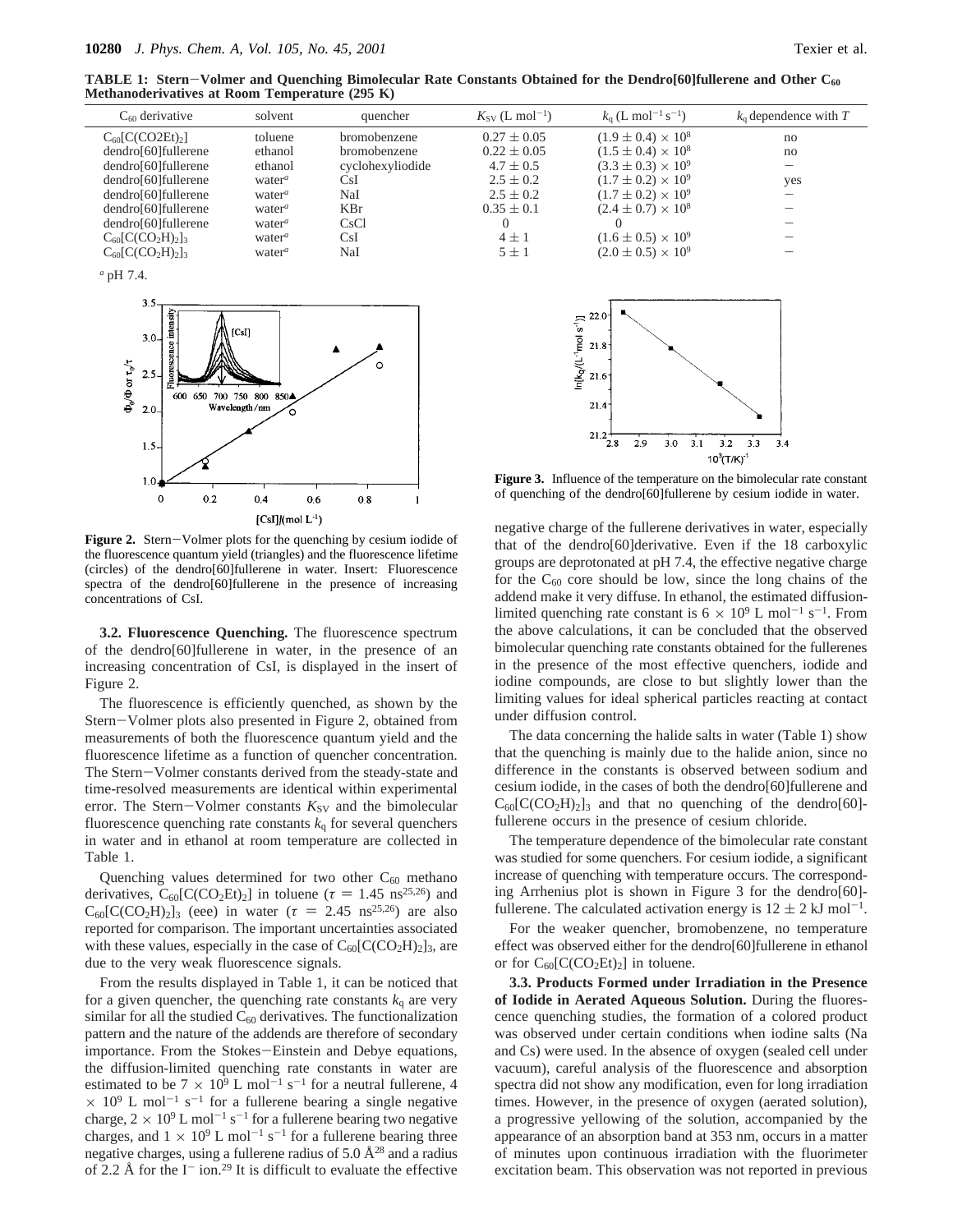

**Figure 4.** Differential absorption spectra obtained during the irradiation of an aqueous solution of dendro[60]fullerene  $(5.3 \times 10^{-5} \text{ mol L}^{-1})$  in the presence of sodium iodide  $(0.60 \text{ mol } L^{-1})$ . A differential spectrum represents the difference between the spectrum obtained at a defined time of irradiation and the spectrum of the solution before irradiation. (a) 3 min of irradiation, (b) 9 min of irradiation, (c) 15 min of irradiation, (d) 21 min of irradiation, and (e) 27 min of irradiation.

studies of excited states of fullerenes in the presence of iodide, probably because the concentrations of  $I^-$  used were always much lower than those of the present study.

The absorption peak at 353 nm is characteristic of  $I_3^-$ , and oxidation product of  $I^-$ .  $I_3^-$  is not formed during the irradiation of an  $I^-$  solution in the same conditions but without the dendro-[60]fullerene derivative. On the other hand, the Stern-Volmer constants are the same in the absence and presence of oxygen. This shows that the singlet quenching process is not directly affected by the presence of oxygen, as expected since the singlet lifetime is too short and oxygen concentration too low (the solubility of oxygen is ca.  $3 \times 10^{-4}$  mol L<sup>-1</sup> at room temperature and atmospheric conditions) for this state to be efficiently quenched by  $O_2$ . The presence of oxygen only affects the evolution of the products following the quenching process.

A close analysis of the absorption and fluorescence spectra of the solutions during irradiation does not show any modification other than the appearance of the 353 nm band. The possible presence of the fullerene radical anion, which possesses a strong NIR absorption band at  $1020 \text{ nm}$ ,<sup>30</sup> or of other products emitting or absorbing in the visible and near UV was not detected. The NIR band of the fullerene radical anion was already observed in the case of the reduction of water-solubilized  $C_{60}$  (in the presence of surfactants or *γ*-cyclodextrins), occurring by quenching of the triplet excited state by electron transfer.<sup>2,3</sup> The absorption coefficients of  $I_3$ <sup>-</sup> at 353 nm (26 400 L mol<sup>-1</sup>  $\text{cm}^{-1}$ )<sup>31</sup> and that of the dendro[60]fullerene radical anion at 1020 nm (7400 L mol<sup>-1</sup> cm<sup>-1</sup>)<sup>30</sup> are on the same order of magnitude. However, the dendro[60]fullerene radical anion has a lifetime of 53 ms in water<sup>30</sup> and is efficiently quenched by  $oxygen^{30}$ and I<sup>-</sup>. Its stationary concentration in our experimental conditions can be estimated to be several orders of magnitude below the detection limit. The eventual formation of the fullerene anion would only be seen in nanosecond flash photolysis experiments with much higher irradiation fluences.

The evolution of the number of moles of  $I_3$ <sup>-</sup> against the number of moles of photons absorbed in aqueous aerated solutions of dendro[60]fullerene containing different initial concentrations of iodide is shown in Figure 5.

These plots are linear for irradiation times that are not too long. For long times, the rate of production of  $I_3^-$  slows down but remains noticeable. The quantum yield of  $I_3^-$  formation is plotted against the initial concentration of iodide, in both normal and heavy (deuterated) water, in Figure 6.

These two solvents differ by the intrinsic lifetime of singlet oxygen (4.2  $\mu$ s in H<sub>2</sub>O, 55.0  $\mu$ s in D<sub>2</sub>O).<sup>32</sup> It can be seen that this parameter has no affect on the formation rate of  $I_3$ <sup>-</sup>.



**Figure 5.** Evolution of the number of moles of  $I_3$ <sup>-</sup> against the number of moles of photons absorbed for different initial iodide concentrations in aerated dendro[60]fullerene solutions in D<sub>2</sub>O. [I<sup>-</sup>] = 3.19  $\times$  10<sup>-2</sup> (diamonds),  $7.98 \times 10^{-2}$  (stars),  $1.60 \times 10^{-1}$  (triangles),  $3.19 \times 10^{-1}$ (circles), and  $6.38 \times 10^{-1}$  (squares) mol L<sup>-1</sup>.



**Figure 6.** Quantum yields of formation of  $I_3$ <sup>-</sup> against the initial concentration of iodide, in aqueous aerated solutions of dendro[60] fullerene, either in  $H_2O$  (squares) or in  $D_2O$  (circles).

#### **4. Discussion**

**4.1. Mechanism of Fluorescence Quenching.** The results presented clearly show the existence of dynamic quenching of the singlet excited state of  $C_{60}$  derivatives by halides. The quenching is nearly diffusion-controlled for iodinated quenchers and 1 order of magnitude lower for brominated ones. The rate constants do not change appreciably when varying the number of addends between 1 and 3, nor when going from organic solvents (toluene, ethanol) to water. To the best of our knowledge, this is the first report of the fluorescence quenching of a water-soluble  $C_{60}$  derivative, since previous quenching studies focused on the triplet excited state.<sup>1-7,11</sup> We now center on the elucidation of the quenching mechanism. In the case of bromobenzene and cyclohexyl iodide in ethanol and toluene, the quenching mechanism is likely to be the external heavyatom effect, as has been observed for  $C_{70}$  and derivatives in halogenated solvents.<sup>9,10</sup> In the case of the aqueous halides, the fluorescence quenching rate constants increase again with the atomic number of the halide but also according to the decreasing redox potential of the couples  $X^*/X^-$ , where  $X = Br$  or I. The fluorescence quenching could then be also due to charge or fluorescence quenching could then be also due to charge or electron transfer, often observed for the quenching of the triplet excited state.<sup>1-4</sup> Nevertheless, the very similar values of the quenching rate constant obtained in toluene, ethanol, and water (Table 1) point to a similar mechanism, dependent on the halogen moiety but very little on solvent. External heavy-atom quenching is thus also a reasonable mechanism in aqueous solution. Previous evidence for this mechanism is the observed decrease of the triplet rise time in the presence of  $I^-$  ions for  $C_{60}$  solubilized in *γ*-cyclodextrin<sup>2</sup>.

We now turn to the discussion of the temperature dependence of the quenching in aqueous solutions. As will be shown, the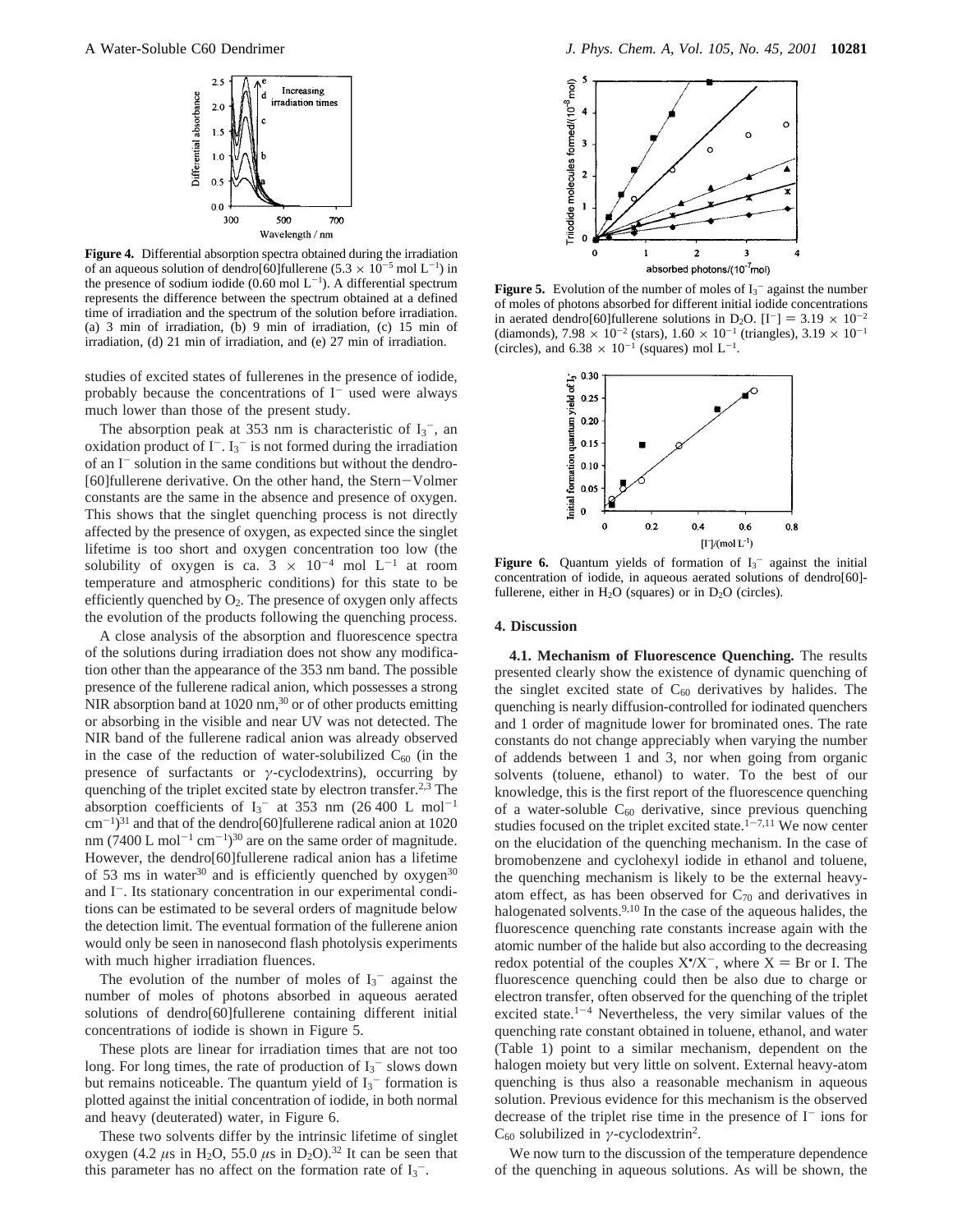results provide further support for the external heavy-atom mechanism. The observed temperature dependence of the quenching rate constant can be accounted for by assuming the usual kinetic scheme for diffusion-influenced reactions

$$
{}^{1}F^{*} + Q \xrightarrow[k_{d}]{k_{d}} (FQ)^{*} \xrightarrow{k_{r}} {}^{3}F + Q
$$

 ${}^{1}F^{*} + Q \underbrace{\overbrace{\overbrace{\overline{k}_{-d}}^{*}}^{*} (FQ)^{*} \rightarrow {}^{3}F + Q}$ <br>Neglecting transient effects, the overall rate constant can be written as

$$
k = \frac{k_c}{1 + \frac{k_c}{k_d}}
$$
 (1)

with  $k_c = (k_d/k_{-d})k_r$ . We first consider the interaction between neutral species. Then  $k_c$  is also given by

$$
k_{\rm c} = V_{\rm m} k_{\rm r} \tag{2}
$$

where  $V_{\text{m}}$ , the molar volume of the statistical complex  $(FQ)^*$ , is the temperature-independent pseudoequilibrium constant for its formation. From the definition of activation energy

$$
E_{\rm a} = RT^2 \frac{\mathrm{d} \ln k}{\mathrm{d} T} \tag{3}
$$

one obtains from eq 1 that the apparent activation energy is

$$
E'_{\rm a} = \frac{k}{k_{\rm d}} E_{\rm d} + \frac{k}{k_{\rm c}} E_{\rm a} \tag{4}
$$

where  $E_d$  is the activation energy of  $k_d$  and  $E_a$  is the activation energy of  $k_c$ . The activation energy of the diffusional step can be obtained assuming that the rate constant for diffusion is

$$
k_{\rm d} = \frac{k_{\rm 0}T}{\eta^{\alpha}}\tag{5}
$$

where  $k_0$  is a numerical constant,  $\alpha \leq 1$ , and the macroscopic viscosity obeys the Andrade equation

$$
\eta = \eta_0 e^{E_\eta / RT} \tag{6}
$$

where  $E_n$  is the activation energy of fluidity; hence, using again eq 3

$$
E_{\rm d} = RT + \alpha E_{\eta} \tag{7}
$$

and substituting eq 7 into eq 4, one finally obtains

$$
E'_{\mathbf{a}} = \frac{k}{k_{\mathbf{d}}} (RT + \alpha E_{\eta}) + \frac{k}{k_{\mathbf{c}}} E_{\mathbf{a}} \tag{8}
$$

For the external heavy-atom effect, no activation energy is expected for the quenching process, and eq 8 reduces to

$$
E'_{\mathbf{a}} = \frac{k}{k_{\mathbf{d}}}(RT + \alpha E_{\eta})\tag{9}
$$

For relatively weak quenchers such as the brominated ones, *k*  $\ll k_d$ , and the apparent activation energy is zero, as observed (no temperature dependence for the quenching). On the other hand, for nearly-diffusion-controlled reactions,  $k \approx k_d$ , and the apparent activation energy approaches that of the viscosity. Note that since  $E_n$  is usually small (a few tens of kilojoules), the  $RT$ term cannot be neglected in general.

(11)

If the interacting species are charged, use is made of the Debye equation, which can be written as

 $p = \frac{\delta}{e^{\delta} - 1}$ 

$$
k_{\rm d} = \frac{k_{\rm 0}T}{\eta^{\alpha}} p \tag{10}
$$

where

and

$$
\delta = \frac{\left(\frac{z_{F}z_{Q}e^{2}}{4\pi\epsilon_{0}\epsilon_{r}R^{*}}\right)}{k_{B}T} = z_{F}z_{Q}\frac{R_{0}}{R^{*}}
$$
(12)

where  $z_F$  is the charge of the fullerene,  $z_Q$  is the charge of the quencher,  $e$  is the electron charge,  $\epsilon_0$  is the vacuum permittivity,  $\epsilon_r$  is the dielectric constant (relative permittivity) of the solvent,  $R^*$  is the collision radius in the statistical complex,  $k_B$  is the Boltzmann constant, and  $R_0$  is a characteristic length, a function of  $\epsilon_r$  and *T*. The dimensionless parameter  $\delta$  is the ratio between the electrostatic potential energy of the ions at the collision distance and the average energy of thermal motion. Instead of eq 2, one now has  $33$ 

$$
k_{\rm c} = V_{\rm m} e^{-\delta} k_r \tag{13}
$$

and *k*<sup>c</sup> has an activation energy, even if *k*<sup>r</sup> has not. The temperature dependence of the dielectric constant of liquid water is to a very good approximation given  $by<sup>34a</sup>$ 

$$
\epsilon_{\rm r} = a e^{-bT} \tag{14}
$$

From a fit to experimental data,<sup>34b</sup>  $a = 308.7$  and  $b = 4.60 \times$  $10^{-3}$  K<sup>-1</sup>. One obtains from eqs 3, 4, 10, 13, and 14

$$
E'_{\rm a} = \frac{k}{k_{\rm d}} \{ [(1 - pe^{\delta})bT + pe^{\delta}]RT + \alpha E_{\eta} \} +
$$

$$
\frac{k}{k_{\rm c}} \left[ \delta (1 - bT)RT + RT^2 \frac{d \ln k_{\rm r}}{dT} \right] (15)
$$

which is the most general form of the apparent activation energy, since it encompasses the case of neutral species as well. If *k*<sup>r</sup> is not activated, then using eq 1, eq 15 can be rewritten as

$$
E'_{\rm a} = \delta(1 - bT)RT + \frac{k}{k_{\rm d}} \{ [(1 - pe^{\delta})bT - \delta(1 - bT) +
$$

$$
pe^{\delta}]RT + \alpha E_{\eta} \} \tag{16}
$$

Consider now the quenching of the dendro[60]fullerene by iodide. Assuming that  $\alpha = 1$  (Stokes-Einstein-Debye behavior), eq 16 becomes

$$
E'_{a} = \delta(1 - bT)RT + \frac{k}{k_d} \{ [(1 - pe^{\delta})bT - \delta(1 - bT) +
$$
  

$$
pe^{\delta}]RT + E_{\eta} \} (17)
$$

If the tabulated viscosity of water in the  $10-30$  °C range is used, the Andrade equation gives a good fit and yields  $E_n = 18$ kJ/mol. On the other hand, *k* at 295 K is known (Table 1),  $k =$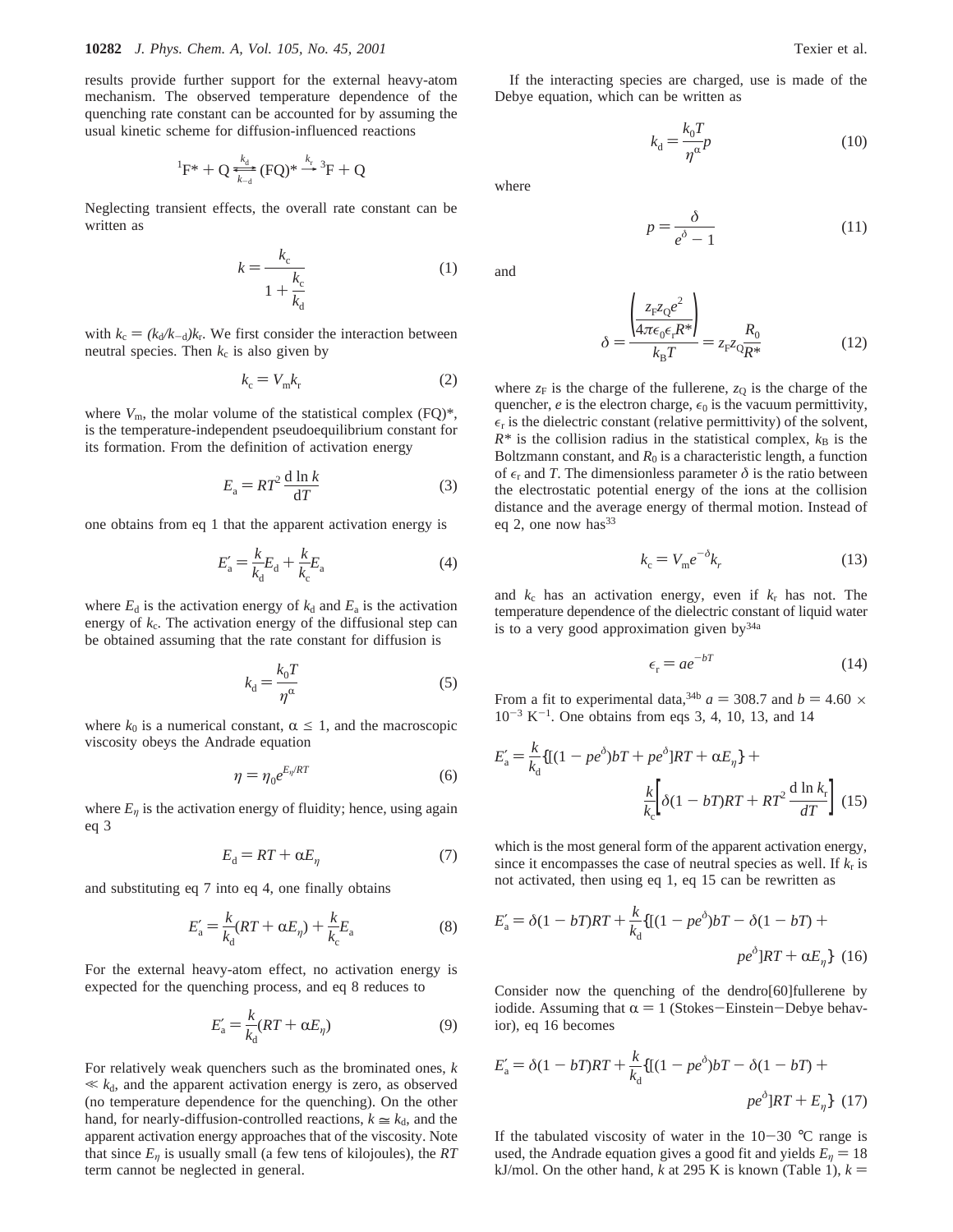$(1.7 \pm 0.2) \times 10^9$  L mol<sup>-1</sup> s<sup>-1</sup>. Since the apparent activation energy is also known,  $E'_{a} = 12 \pm 2$  kJ/mol, one can estimate  $\delta$ <br>from eq. 17. If neutral species are assumed  $(\delta = 0)$ , then the from eq 17. If neutral species are assumed ( $\delta = 0$ ), then the calculated  $E'_{a}$  is 5 kJ/mol, clearly too low. The best fit is obtained for  $\delta = 1.7 \pm 0.3$ , corresponding to  $k_d = (2.7 \pm 0.5)$  $\times$  10<sup>9</sup> L mol<sup>-1</sup> s<sup>-1</sup> and implying a fullerene effective charge of  $z_F = -1.7 \pm 0.3$ . The effect of the uncertainty on the parameter  $\alpha$  is not critical for the conclusions. If a value as low as  $\alpha =$ 0.6, appropriate for the diffusion of the much smaller molecular oxygen molecule ( $r = 1.8$  Å) in alkanes,<sup>35</sup> is used instead of 1, a somewhat higher charge of  $z_F = -2.4 \pm 0.3$  is obtained. One may now remark that the rate constant for the quenching of the fullerene trisadduct in water by iodide (Table 1) is indeed very close to that of the dendrimer, as expected for a similar effective charge. The total charge of the trisadduct is at most 6, but the carboxylates are attached to different parts of the fullerene sphere, and the effective charge for quenching is likely to be significantly lower.

The intrinsic quenching constant  $k_c$  can also be estimated from eq 1 once  $\delta$  is known and found to be  $k_c = 4 \times 10^9$  L mol<sup>-1</sup>  $s^{-1}$ . If one now inserts this value again in eq 1, together with the previously estimated value for the diffusion rate constant in ethanol,  $6 \times 10^9$  L mol<sup>-1</sup> s<sup>-1</sup>, a value of  $2 \times 10^9$  L mol<sup>-1</sup>  $s^{-1}$  is obtained for the global rate constant *k* in ethanol, in good agreement with the measured value for the quenching of the dendro[60]fullerene by cyclohexyl iodide in this solvent (Table 1). This shows that the intrinsic quenching rate is very similar for both quenchers and confirms that a common mechanism, namely, the external heavy-atom effect, is operative.

It is relevant to mention at this point that quenching of triplet fullerenes by iodide is known to occur by electron transfer (see ref 3 and the discussion below in section 4.2) and not by the heavy-atom effect. The unimolecular rate constant for electron transfer in the excited fullerene-iodide charge-transfer complex should be high for both singlet and triplet states. However, while the fast induced  $S_1 \rightarrow T_n$  intersystem crossing in the singlet exciplex was shown to favorably compete with electron transfer, the induced  $T_1 \rightarrow S_0$  intersystem crossing is a much slower process and can no longer be an efficient alternative decay channel in the triplet exciplex.

An interesting result of the fluorescence quenching studies is the lack of quenching effect of the cesium ion. It is known that this ion efficiently quenches the fluorescence of aromatic molecules by the heavy-atom effect,<sup>36</sup> albeit not as strongly as iodide (ca. 10 times less in documented cases $36$ ). For the studied fullerenes, the effect of cesium was always negligible, given that similar values of the rate constants for quenching are measured for NaI and CsI and especially since no quenching was observed with CsCl, as shown in Table 1. An explanation for the different behavior of fullerenes with respect to the cesium ion lies in their well-established electron deficient character,<sup>11</sup> which should prevent the formation of a charge-transfer complex, even a very weak one, with a hydrated cation like cesium. This charge-transfer complex is a strict requirement for external heavy-atom quenching by means of wave function mixing,<sup>37</sup> and no quenching by this ion is thus observed.

**4.2. Photosensitized Oxidation of Iodide in Aerated Aqueous Solution.** The oxidation of iodide to triiodide by dissolved oxygen in aqueous solution is a thermodynamically favored reaction,38 but a very slow one at neutral pH and in the absence of catalysts.39

The role of the dendro[60]fullerene in the observed photoinduced oxidation of iodide is now discussed. The fullerenes in the triplet state are good oxidants, and the oxidation of iodide by  ${}^3C_{60}$  has indeed been reported<sup>3</sup>

$$
{}^{3}F + I^{-} \rightarrow F^{\bullet -} + I^{\bullet}
$$
 (18)

with  $k = 2 \times 10^9$  L mol<sup>-1</sup> s<sup>-1</sup> for C<sub>60</sub>.<sup>2,3</sup> Nevertheless, the radical anion of the fullerene recombines rapidly with the jodine radical anion of the fullerene recombines rapidly with the iodine radical also produced (probably already in the form  $I_2^{\bullet -}$ )<sup>3</sup> to yield a triplet state fullerene molecule (and also, with some probability, a ground-state fullerene) and  $I^-$ 

$$
\mathbf{F}^{\bullet-} + \mathbf{I}^{\bullet} \rightarrow {}^{1,3}\mathbf{F} + \mathbf{I}^- \tag{19}
$$

with  $k = 2 \times 10^9$  L mol<sup>-1</sup> s<sup>-1</sup> for C<sub>60</sub><sup>3</sup>, and no net reaction (oxidation of iodide) occurs.

Although triplet fullerenes efficiently react with  ${}^{3}O_{2}$  to yield singlet oxygen, this reaction can be safely ruled out in our aerated solutions of iodide on the grounds of the relative concentrations of dissolved oxygen ( $[O_2] = 3 \times 10^{-4}$  mol L<sup>-1</sup>) and iodide ( $[I^-]$  > 3 × 10<sup>-2</sup> mol L<sup>-1</sup>). In fact, owing to the very large  $[I^{-}]/[O_{2}]$  concentration ratio (between 10<sup>2</sup> and 2  $\times$  $10<sup>3</sup>$ ) and similar rate constants,<sup>2,3,40</sup> the probability of singlet oxygen formation is negligibly small. In the presence of oxygen, however, the fullerene radical anion may efficiently react (reversibly) with  $O_2$  to yield the neutral fullerene and the superoxide ion,  $O_2^{\bullet -30,41,42}$ 

$$
F^{\bullet-} + {}^3O_2 \rightleftarrows F + O_2^{\bullet-}
$$
 (20)

with  $k = 4 \times 10^7$  L mol<sup>-1</sup> s<sup>-1</sup> for the direct reaction.<sup>30</sup> Other products are in principle possible, like polyoxygen adducts and fragmentation of the fullerene cage, but as remarked in section 3.3, no spectral evidence for this was found in our experimental conditions. Since the direct reaction removes the  $F^{-}$ , the diffusion controlled recombination of  $I^{\bullet}$  atoms (in the form  $I_2^{\bullet -}$ ) yielding  $I_3$ <sup>-</sup> is favored

$$
\mathbf{I}_2^{\bullet -} + \mathbf{I}_2^{\bullet -} \rightarrow \mathbf{I}_3^- + \mathbf{I}^- \tag{21}
$$

Two complicating reactions that decrease the yield are

$$
I_2^{\bullet -} + O_2^{\bullet -} \to 2I^- + O_2 \tag{22}
$$

$$
I_3^- + O_2^{\bullet -} \to I_2^{\bullet -} + I^- + O_2 \tag{23}
$$

with  $k \sim 5 \times 10^8$  L mol<sup>-1</sup> s<sup>-1</sup> for reaction 22,<sup>43</sup> and with  $k =$  $2.5 \times 10^8$  L mol<sup>-1</sup> s<sup>-1</sup> for reaction 23.<sup>44</sup> The photochemical quantum yield of  $I_3^-$  formation can attain a maximum value of  $\frac{1}{2}$  on account of reactions 18 and 20 and assuming a triplet yield of unity, but the reverse reactions and reactions 22 and 23 should considerably decrease it. On the other hand, downstream reactions 25-27 increase the overall photochemical quantum yield: Assuming that a superoxide ion is formed, it reacts in turn according to eq 24 but also by dismutation (eq 25)

$$
O_2^{\bullet-} + F \rightarrow F^{\bullet-} + O_2 \tag{24}
$$

$$
O_2^{--} + O_2^{--} + 2H^+ \rightarrow H_2O_2 + O_2 \tag{25}
$$

At pH 7.4, nonelementary reaction 25 is relatively slow, with<sup>45</sup>  $k = 2 \times 10^5$  L mol<sup>-1</sup> s<sup>-1</sup>. Reactions 18 and 21 should account for the dependence of the photochemical yield with the concentration of iodide (Figure 6). For low iodide concentrations, these reactions are slow, and almost no net reaction is observed. If the concentration of iodide is increased, reactions 18 and 21 gradually become more important, and the overall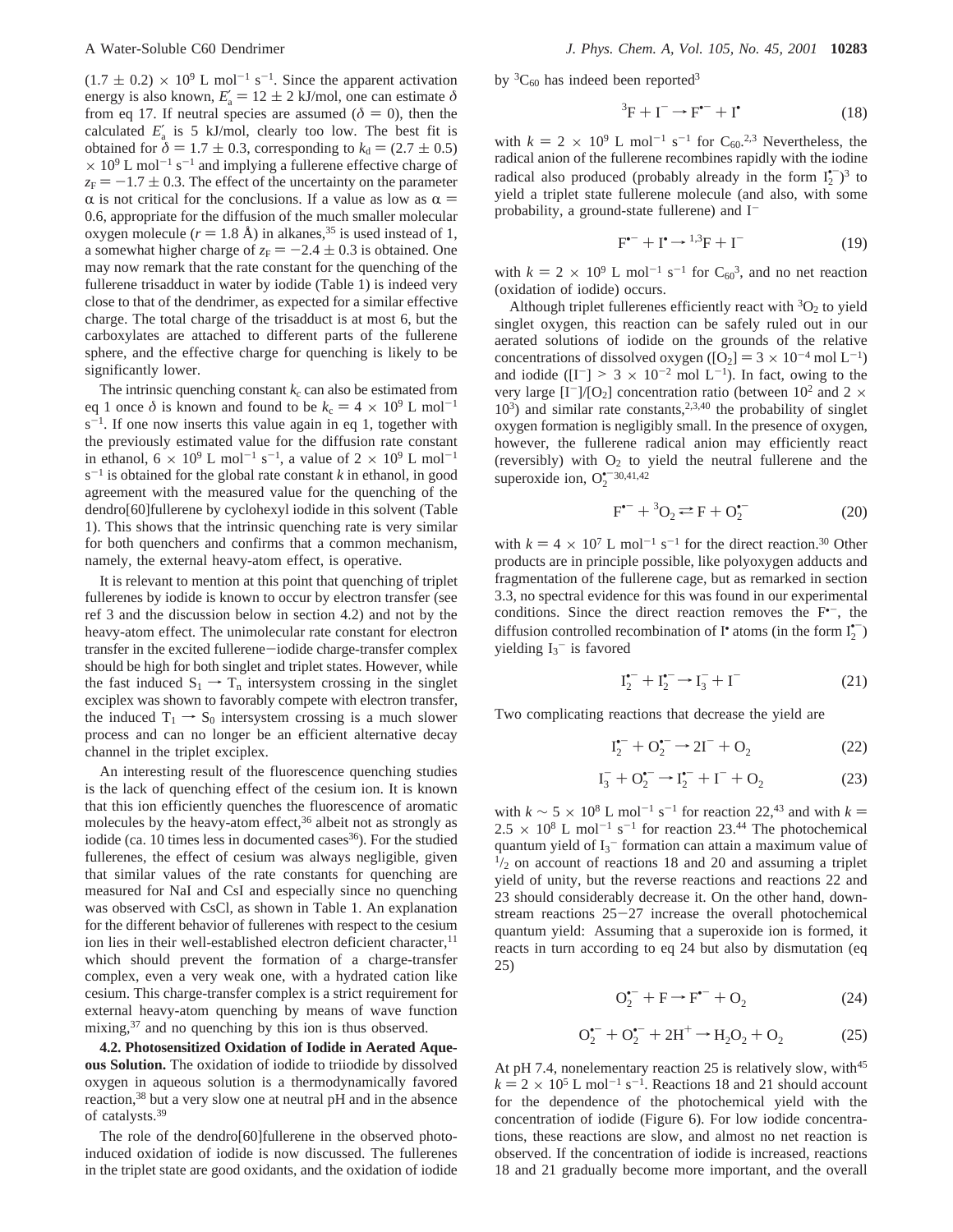reaction proceeds to the formation of  $I_3$ <sup>-</sup> with increasing efficiency. Going down along the oxygen reduction chain,<sup>45</sup> the final product is water, with further oxidation of two more iodide ions

$$
H_2O_2 + I^- + H^+ \rightarrow H_2O + OH^* + I^* \tag{26}
$$

$$
\text{OH}^{\bullet} + \text{I}^- + \text{H}^+ \rightarrow \text{H}_2\text{O} + \text{I}^{\bullet} \tag{27}
$$

From the known redox potentials of the relevant pairs,  $38,45$  it can be concluded that the above reactions are thermodynamically allowed, and they are again favored by a high concentration of iodide. Assuming complete regeneration of the fullerene, the overall chemical reaction is thus

$$
6I^{-} + O_{2} + 4H \xrightarrow{F, hv} 2I_{3}^{-} + 2H_{2}O
$$
 (28)

From this equation, from the known concentration of oxygen  $6I^{-} + O_{2} + 4H \xrightarrow{F, hv} 2I_{3}^{-} + 2H_{2}O$  (28)<br>From this equation, from the known concentration of oxygen<br>([O<sub>2</sub>] = 3 × 10<sup>-4</sup> mol L<sup>-1</sup>), and from the maximum concentra-<br>tion of trijodide attained (IL-1 = 6 × 10<sup>-5</sup> mol L<sup></sup> tion of triiodide attained  $([I_3^-] = 6 \times 10^{-5}$  mol L<sup>-1</sup>), it can be concluded that oxygen was not significantly depleted under the concluded that oxygen was not significantly depleted under the experimental conditions, even for the highest recorded times.

The photochemical quantum yield is, among other things, a function of the probability of back-reaction, eq 19. In the absence of dissolved  $O_2$ , the back-reaction 19 cannot in fact be neglected, and the photochemical quantum yield is practically zero. If it is assumed next that back-electron transfer with ground-state fullerene formation is negligible and that oxygen is present, then it is the back-reaction 24 that dictates the quantum yield. If it is overwhelmingly dominant in determining the fate of the superoxide, the reaction cannot proceed, and the quantum yield is again negligible. If, however, reaction 25 is the dominant one, the maximum quantum yield of  $I_3$ <sup>-</sup> formation is  $1(2 I<sup>-</sup>$  produced per photon absorbed).

The real quantum yield, in any case, is lower than the respective maximum possible value, owing to reversible steps and to all competing processes not leading to oxidation of  $I^-$ . From Figure 6, a clear linear dependence on  $[I^-]$  is observed, with quantum yields higher than 0.1 for iodide concentrations higher than 0.2 mol  $L^{-1}$ , and already close to the theoretically maximum value.

From the mechanistic point of view, the present reaction qualifies as a type I photosensitized oxidation,  $46$  where only ground-state oxygen is involved. In such a case, reaction of the (triplet) sensitizer occurs with the substrate in a first step, and in a second step, the radical anion of the sensitizer is in turn oxidized by  ${}^{3}O_{2}$ , yielding the superoxide ion. Although triplet fullerenes efficiently react with  ${}^{3}O_{2}$  to yield singlet oxygen and I<sup>-</sup> oxidation by singlet oxygen has been reported,<sup>47</sup> a type II photosensitized oxidation,46 where singlet oxygen formation by reaction of  ${}^{3}O_{2}$  with the (triplet) sensitizer is the first step, can be safely ruled out on the grounds of the relative concentrations of dissolved oxygen and iodide.

#### **5. Conclusions**

Using steady-state and time-resolved fluorescence, we studied the singlet state properties of a  $C_{60}$  methanoderivative whose addend is a water-soluble dendrimer. The study of fluorescence quenching by halide ions in aqueous solution was carried out at several temperatures. From a new relation for the activation energy of a diffusion-influenced reaction, eq 15, and from a comparison with the fluorescence quenching in organic solvents by neutral halogenated compounds, it is concluded that the quenching in aqueous solution occurs by the external heavy-

atom effect. The existence of an efficient photoinduced oxidation of iodide in aerated solutions and in the presence of the dendro- [60]fullerene is also reported. The photoinduced oxidation is shown to be consistent with a mechanism where only groundstate oxygen is involved.

**Acknowledgment.** This work was supported by the TMR program of the European Union (Research Network Contract ERB FMRX-CT 98-0192 DG12-DLCL) and by the Fundação para a Ciência e a Tecnologia, Portugal (Contract POCTI/34400/ QUI/2000).

#### **References and Notes**

(1) Samanta, A.; Kamat, P. V. *Chem. Phys. Lett.* **<sup>1992</sup>**, *<sup>199</sup>*, 635- 639.

(2) Dimitrijevic, N. M.; Kamat, P. V. *J. Phys. Chem.* **<sup>1993</sup>**, *<sup>97</sup>*, 7623- 7626.

(3) Guldi, D. M.; Huie, R. H.; Neta, P.; Hungerbühler, H.; Asmus, K.-D. *Chem. Phys. Lett.* **<sup>1994</sup>**, *<sup>223</sup>*, 511-516.

(4) Guldi, D. M.; Hungerbühler, H.; Carmichael, I.; Asmus, K.-D.; Maggini, M. *J. Phys. Chem. A* **<sup>2000</sup>**, *<sup>104</sup>*, 8601-8608.

(5) Arbogast, J. W.; Darmanyan, A. O.; Foote, C. S.; Rubin, Y.; Diederich, F. N.; Alvarez, M. M.; Anz, S. J.; Whetten, R. L. *J. Phys. Chem.* **<sup>1991</sup>**, *<sup>95</sup>*, 11-12.

(6) Black, G.; Dunkle, E.; Dorko, E. A.; Schlie, L. A. *J. Photochem. Photobiol., A: Chem.* **<sup>1993</sup>**, *<sup>70</sup>*, 147-151.

(7) Hwang, Y. L.; Hwang, K. C. *Fullerene Sci. Technol.* **<sup>1999</sup>**, *<sup>7</sup>*, 437- 454.

(8) Williams, R. M.; Verhoeven, J. W. *Chem. Phys. Lett.* **1992**, *194*, <sup>446</sup>-451.

(9) Foley, S.; Berberan-Santos, M. N.; Fedorov, A.; McGarvey, D. J.; Santos, C.; Gigante, B. In *Recent Ad*V*ances in the Chemistry and Physics of Fullerenes and Related Materials*; Kamat, P. V., Guldi, D. M., Kadish, K. M., Eds.; ECS: Pennington, 1999; Vol. 7, pp 368-380.

(10) Foley, S.; Berberan-Santos, M. N.; Fedorov, A.; Bensasson, R. V.; Leach, S.; Gigante, B. *Chem. Phys.* **<sup>2001</sup>**, *<sup>263</sup>*, 437-447.

(11) (a) Foote, C. S. *Top. Current Chem.* **<sup>1994</sup>**, *<sup>169</sup>*, 347-363. (b) Sun, Y. P. Photophysics and Photochemistry of Fullerene Materials. In *Molecular and Supramolecular Photochemistry*; Ramamurthy, V., Shanze, K. S., Eds.; Marcel Dekker: New York, 1997; Vol. 1, pp 325-390. (c) Guldi, D. M.; Prato, M. *Acc. Chem. Res.* **<sup>2000</sup>**, *<sup>33</sup>*, 695-703.

(12) Zeng, Y.; Biczok, L.; Linschitz, H. *J. Phys. Chem.* **<sup>1992</sup>**, *<sup>96</sup>*, 5237- 5239.

(13) (a) Fo¨ll, R. E.; Kramer, H. E. A.; Steiner *J. Phys. Chem.* **1990**, *94*, <sup>2476</sup>-2487. (b) Najbar, J.; Mac, M. *J. Chem. Soc., Faraday Trans*. **<sup>1991</sup>**, *<sup>87</sup>*, 1523-1529. (c) Jayanthi, S. S.; Ramamurthy, P. *J. Chem. Soc., Faraday Trans*. **<sup>1998</sup>**, *<sup>94</sup>*, 1675-1679.

(14) Brettreich, M.; Hirsch, A. *Tetrahedron Lett*. **<sup>1998</sup>**, *<sup>39</sup>*, 2731-2734. (15) Lamparth, I.; Hirsch, A. *J. Chem. Soc., Chem. Commun.* **1994**,  $1727 - 1728$ 

(16) Hirsch, A.; Lamparth, I.; Karfunkel, H. R. *Angew. Chem., Int. Ed. Engl*. **<sup>1994</sup>**, *<sup>33</sup>*, 437-438.

(17) Hirsch, A.; Lamparth, I.; Grösser, T.; Karfunkel, H. R. *J. Am. Chem. Soc.* **<sup>1994</sup>**, *116,* <sup>9385</sup>-9386.

(18) Lamparth, I.; Maichle-Mössmer, C.; Hirsch, A. Angew. Chem., Int. *Ed. Engl*. **<sup>1995</sup>**, *<sup>34</sup>*, 1607-1609.

(19) Lin, S. K.; Shiu, L. L.; Chien, K. M.; Luh, T. Y.; Lin, T. I. *J. Phys. Chem.* **<sup>1995</sup>**, *<sup>99</sup>*, 105-111.

(20) Bensasson, R. V.; Bienvenue, E.; Fabre, C.; Janot, J. M.; Land, E. J.; Leach, S.; Leboulaire, V.; Rassat, A.; Roux, S.; Seta, P. *Chem. Eur. J.* **<sup>1998</sup>**, *<sup>4</sup>*, 270-278.

(21) Bensasson, R. V.; Hill, T. J.; Land, E. J.; Leach, S.; McGarvey, D. J.; Truscott, T. G.; Ebenhoch, J.; Gerst, M.; Rüchardt, C. *Chem. Phys.* 1997, *<sup>215</sup>*, 111-123.

(22) Luo, C.; Fujitsuka, M.; Watanabe, A.; Ito, O.; Gan, L.; Huang, Y.; Huang, C. *J. Chem. Soc., Faraday Trans*. **<sup>1998</sup>**, *<sup>94</sup>*, 527-532.

(23) Schick, G.; Levitus, M.; Kvetko, L. D.; Johnson, B. A.; Lamparth, I.; Lunkwitz, R.; Ma, B.; Khan, S. I.; Garcia-Garibay, M. A.; Rubin, Y. *J. Am. Chem. Soc.* **<sup>1999</sup>**, *<sup>121</sup>*, 3246-3247.

(24) Levitus, M.; Schick, G.; Lunkwitz, R.; Rubin, Y.; Garcia-Garibay, M. A. *J. Photochem. Photobiol., A: Chem.* **<sup>1999</sup>**, *<sup>127</sup>*, 13-19.

(25) Texier, I.; Berberan-Santos, M. N.; Bensasson, R.; Schönberger, H.; Brettreich, M.; Hirsch, A.; Crowley, C.; Rassat, A. In *Recent Ad*V*ances in the Chemistry and Physics of Fullerenes and Related Materials*; Fukuzumi, S., D'Souza, F., Guldi, D. M., Eds.; ECS: Pennington, 2000; Vol. 8, pp 223-232.